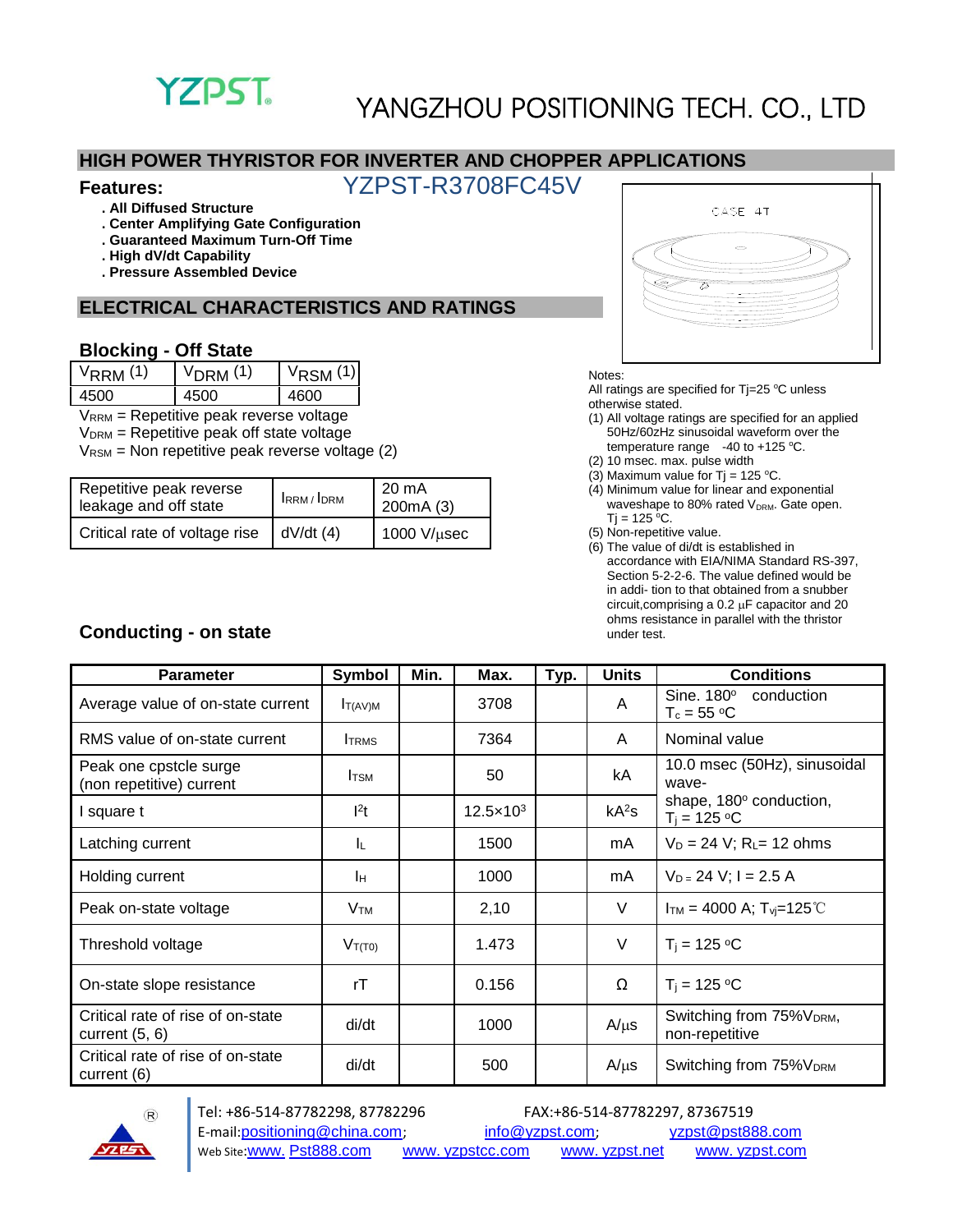### **ELECTRICAL CHARACTERISTICS AND RATINGS (cont'd)**

| Gating                                        |                       |      |      |      |                |                                                                                                                                                                                                                 |  |  |
|-----------------------------------------------|-----------------------|------|------|------|----------------|-----------------------------------------------------------------------------------------------------------------------------------------------------------------------------------------------------------------|--|--|
| <b>Parameter</b>                              | Symbol                | Min. | Max. | Typ. | <b>Units</b>   | <b>Conditions</b>                                                                                                                                                                                               |  |  |
| Peak gate power dissipation                   | P <sub>GM</sub>       |      | 50   |      | W              | $t_p = 100$ us                                                                                                                                                                                                  |  |  |
| Average gate power<br>dissipation             | $P_{G(AV)}$           |      | 4    |      | W              |                                                                                                                                                                                                                 |  |  |
| Peak gate current                             | Iсм                   |      |      |      | A              |                                                                                                                                                                                                                 |  |  |
| Gate current required to<br>trigger all units | Iст                   |      | 600  |      | mA<br>mA<br>mA | $V_D = 5 V; R_L = 3 ohms; T_i = -40 °C$<br>$V_D = 5 V$ ; R <sub>L</sub> = 3 ohms; T <sub>i</sub> = +25 °C<br>$V_D = 5 V; R_L = 3 ohms; T_i = +125°C$                                                            |  |  |
| Gate voltage required to<br>trigger all units | <b>V<sub>GT</sub></b> |      | 3.0  |      | $\vee$         | $V_D = 5 V$ ; R <sub>L</sub> = 3 ohms; T <sub>i</sub> = -40 °C<br>$V_D = 5 V$ ; R <sub>L</sub> = 3 ohms; T <sub>i</sub> = 0-125 °C<br>$V_D$ = Rated $V_{DRM}$ ; R <sub>L</sub> = 1000 ohms;<br>$T_i = + 125 °C$ |  |  |
| Peak negative voltage                         | <b>VGRM</b>           |      | 5    |      | $\vee$         |                                                                                                                                                                                                                 |  |  |

#### **Dynamic**

| <b>Parameter</b>                    | Symbol   | Min. | Max. | Typ. | Units | <b>Conditions</b>                                                                                                                                                                   |
|-------------------------------------|----------|------|------|------|-------|-------------------------------------------------------------------------------------------------------------------------------------------------------------------------------------|
| Delay time                          | td       |      |      |      | μS    | $I_{TM}$ = 50 A; $V_D$ = Rated $V_{DRM}$<br>Gate pulse: $V_G = 20 V$ ; $R_G = 20$<br>ohms; $t_r = 0.1 \mu s$ ; $t_p = 20 \mu s$                                                     |
| Turn-off time (with $V_R = -50 V$ ) | ta       |      | 150  |      | μS    | $I_{TM}$ =4000 A; di/dt = 60 A/ $\mu$ s;<br>$V_R \ge 100V$ ; Re-applied dV/dt = 20<br>$V/\mu s$ linear to 67% $V_{DRM}$ ; $V_G = 0$ ;<br>$T_i = 125$ °C; Duty cpstcle $\geq 0.01\%$ |
| Reverse recovery charge             | $Q_{rr}$ |      | 8800 |      | μAs   | $I_{TM}$ = 4000 A; di/dt = 60 A/us;<br>$V_R \ge 100$ V                                                                                                                              |

\* For guaranteed max. value, contact factory.

### **THERMAL AND MECHANICAL CHARACTERISTICS AND RATINGS**

| <b>Parameter</b>                             | Symbol                              | Min.  | Max.   | Typ.                     | <b>Units</b> | <b>Conditions</b>                              |
|----------------------------------------------|-------------------------------------|-------|--------|--------------------------|--------------|------------------------------------------------|
| Operating temperature                        | Ti                                  | $-40$ | $+125$ |                          | $\rm ^{o}C$  |                                                |
| Storage temperature                          | $\mathsf{T}_{\text{stg}}$           | $-40$ | $+150$ |                          | $\rm ^{o}C$  |                                                |
| Thermal resistance - junction to case        | $Re(i-c)$                           |       | 0.0065 |                          | $K$ M        | Double sided cooled<br>Single sided cooled     |
| Thermal resistamce - case to heatsink        | $\mathsf{R}_{\Theta\,(\text{c-s})}$ |       | 0.0130 |                          | $K$ M        | Double sided cooled *<br>Single sided cooled * |
| Thermal resistance - junction to<br>heatsink | $Re(i-s)$                           |       |        |                          | K/kW         | Double sided cooled<br>Single sided cooled     |
| Mounting force                               | P                                   | 81    | 99     | $\overline{\phantom{0}}$ | kN           |                                                |
| Weight                                       | W                                   | ۰     |        | 2800                     | g            | About                                          |

\* Mounting surfaces smooth, flat and greased

Note : for case outline and dimensions, see case outline drawing in last page of this Technical Data

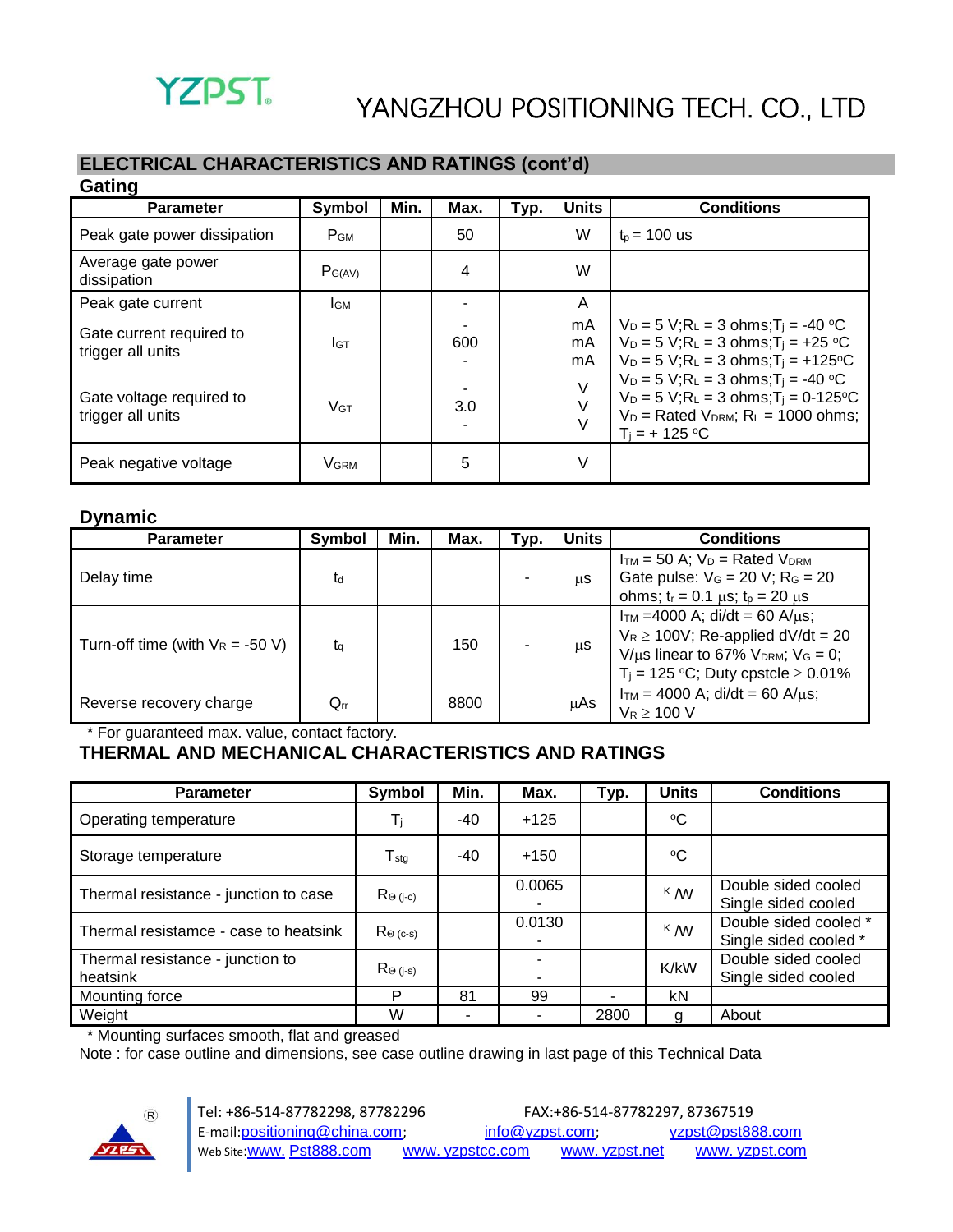

### **CASE OUTLINE AND DIMENSIONS.**





| $\sim$<br>. |            |              |                           |      |
|-------------|------------|--------------|---------------------------|------|
| mm          | $\sqrt{2}$ | ົ $\Omega$ ດ | -<br>╭<br>$\sim$<br>ว.ວxວ | $-1$ |